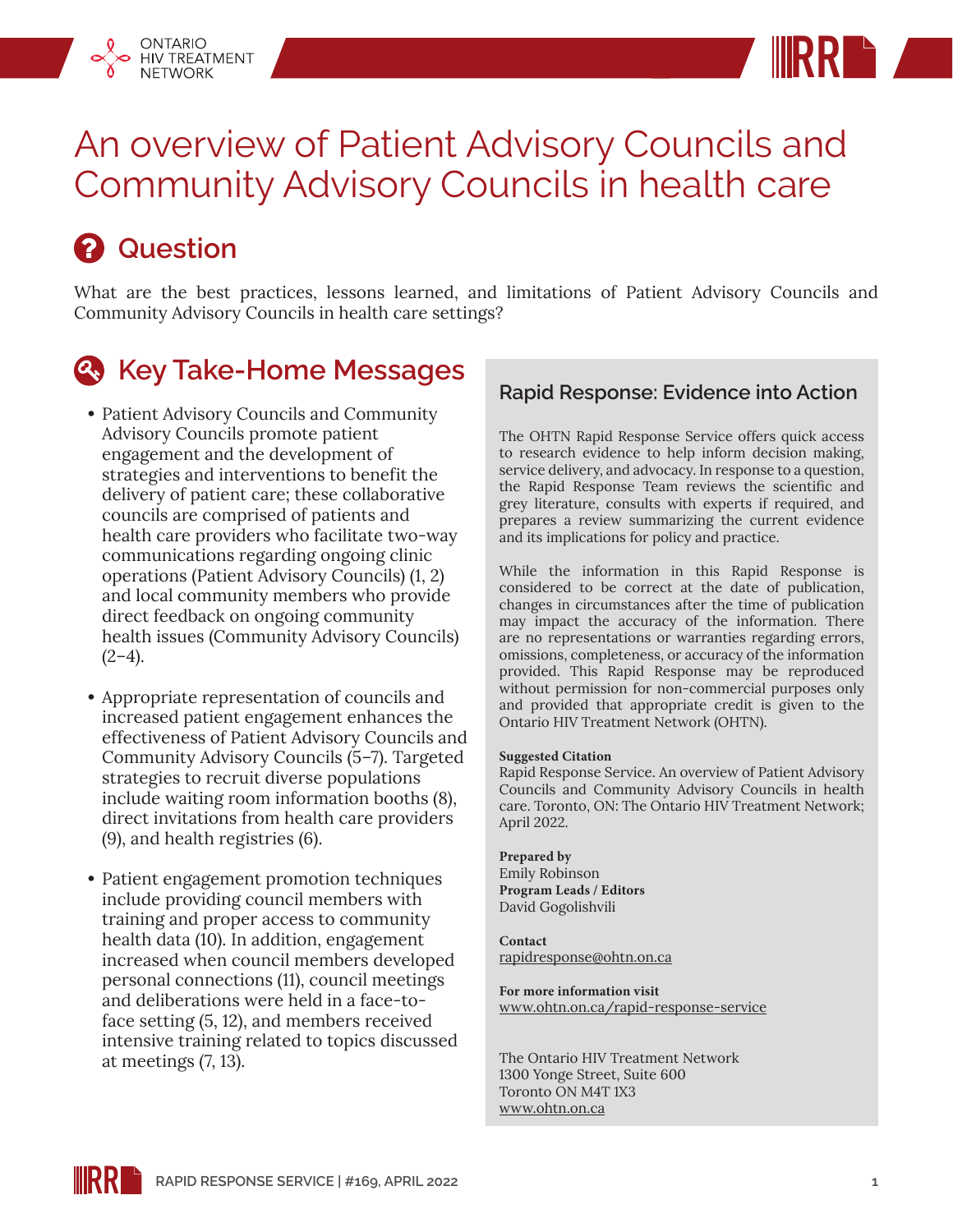- **•** Incentives can be used to reward members for their participation in Patient Advisory Councils and Community Advisory Councils (2, 14), and can also be useful in reducing potential barriers restricting individuals from attending these groups (e.g. childcare, transportation) (2, 14). Incentives may increase representation and engagement of patients who would typically be affected by these barriers (9).
- **•** Studies have highlighted a number of time constraint problems among councils. For example, the amount of time required to reach a consensus regarding a council decision may be higher than anticipated (10), which could become problematic due to the large amount of time and resources already required to run the groups (1, 15). In addition, implementation evaluations are not done for every intervention implementation; therefore, members do not always receive comprehensive feedback on the impacts of Patient Advisory Council and Community Advisory Council strategies on the delivery of patient care (5, 16–18).

### $\bigoplus$  The Issue and Why it's Important

Patient Advisory Councils, more commonly referred to as Patient and Family Advisory Councils/Committees in Canada (19–21), are used to promote and achieve patient engagement and can improve health care clinic quality and the delivery of patient care (1). These councils are made up of patients and caregivers that regularly convene with health care workers and researchers to enhance the delivery of patient care (1). There are typically eight to 12 patients included in a Patient Advisory Council who remain on the council for six months to a year, with one individual designated to assist with the facilitation of meetings and management of council operations (2, 9). Patient Advisory Councils have been implemented in many high-income countries, including Canada (21–23), the U.S. (2, 24, 25), and member countries of the European Union (26, 27). Community Advisory Councils have similar sounding names to Patient Advisory Councils, though their purposes slightly differ (28). Community Advisory Council members are typically comprised of representative members of communities interested in volunteering their time to support research focused on enhancing the well-being of their community (3, 29). These clinic councils focus their efforts on the relationships between health care facilities and the community (2), providing feedback to health care providers regarding patient and population health concerns and interests based on community input (3, 4). This differs from Patient Advisory Councils, which facilitate two-way patient-clinic communication regarding everyday clinic operations (2). Overall, community councils are developed to identify gaps in and increase community engagement in a health care setting (18, 30), and to improve the health of a population (31). These councils have also been implemented in various high-income countries, including Canada (32), the U.S. (30, 31, 33), New Zealand

## **References**

- 1. Sharma AE, Knox M, Mleczko VL, Olayiwola JN. The impact of patient advisors on healthcare outcomes: A systematic review. BMC Health Services Research. 2017;17(1):693.
- 2. Sharma A, Angel L, Bui Q. Patient advisory councils: Giving patients a seat at the table. Family Practice Management. 2015;22(4):22–7.
- 3. Halladay JR, Donahue KE, Sleath B, Reuland D, Black A, Mitchell CM, et al. Community advisory boards guiding engaged research efforts within a clinical translational sciences award: Key contextual factors explored. Progress in Community Health Partnerships: Research, Education, and Action. 2017;11(4):367.
- 4. Strauss RP, Sengupta S, Quinn SC, Goeppinger J, Spaulding C, Kegeles SM, et al. The role of community advisory boards: Involving communities in the informed consent process. American Journal of Public Health. 2001;91(12):1938–43.
- 5. Oldfield BJ, Harrison MA, Genao I, Greene AT, Pappas ME, Glover JG, et al. Patient, family, and community advisory councils in health care and research: A systematic review. Journal of General Internal Medicine. 2019;34(7):1292–303.

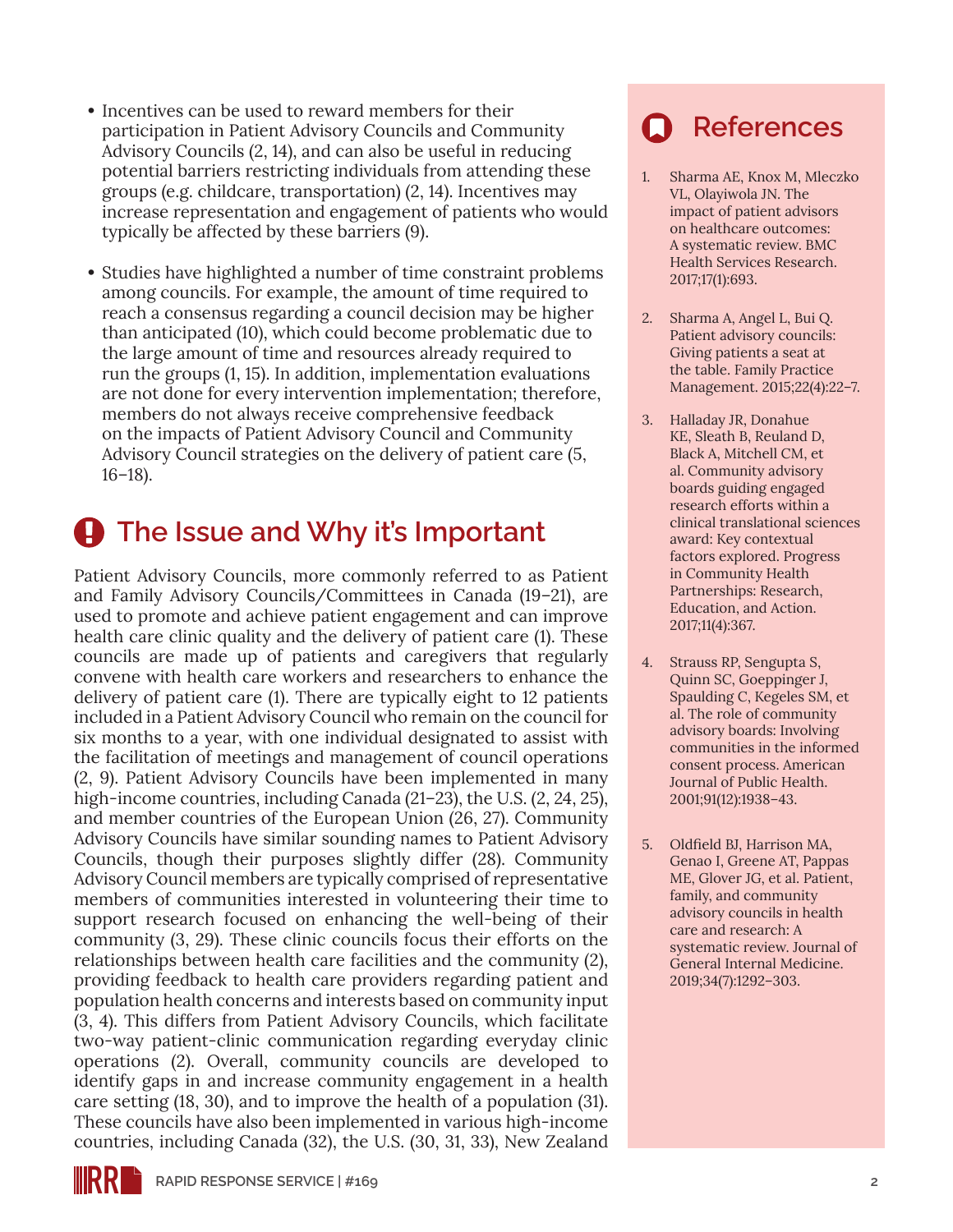(18), and Australia (28, 34).

Advancing best practices in health care with Patient Advisory Councils, which includes improving patient engagement and overall patient-centred care, can be accomplished by sharing and understanding patient and family health care perspectives and experiences through regular meetings with health care professionals (2, 22). Patients have reported unfavourable outcomes while receiving health care in the past, including poor communication and difficulties with the delivery of health care (35); thus communication and collaboration between patients and clinic staff to bolster the patient voice is important in enhancing the delivery of patient care (5, 36, 37). Community engagement has also been shown to help improve health outcomes in the health sector (18, 38). While Community Advisory Councils primarily include the participation of local community members and their perspectives, one of the main objectives of these groups is to advocate and implement policy to enhance the health of their community (2, 18). These clinic councils also focus their efforts on the relationships between hospitals and the community (2). Council members evaluate community input and give voice to their communities by providing advice on various initiatives (3, 4, 39). To improve health care initiatives, it is essential that the Patient Advisory Council and Community Advisory Council members communicate openly and negotiate with each other and clinic workers (1, 3, 40).

Patient Advisory Councils are known by a number of different names, including: patient and family advisory council (35), Patient, Family, and Public Advisors Council (23), patient advisory board (40), client council (27), client advisory council (41), and Patient Advocate Advisory Council (36). Additional names of Community Advisory Councils include: community council (42), Community Research Advisory Council (43), community advisory committee (30), community health councils (18), and Community Academic Council (31).

This review focuses on the impact of and approaches taken by Patient Advisory Councils and Community Advisory Councils in a health care setting. The best practices, lessons learned, and limitations of these groups are identified and evaluated.



### **Best practices**

Research has shown that the implementation of Patient Advisory Councils and Community Advisory Councils depends on the appropriate recruitment of comprehensive councils (8) and effective patient and community engagement and participation (5, 9, 10).

- 6. Chadiha LA, Washington OG, Lichtenberg PA, Green CR, Daniels KL, Jackson JS. Building a registry of research volunteers among older urban African Americans: Recruitment processes and outcomes from a communitybased partnership. The Gerontologist. 2011;51(suppl\_1):S106–S15.
- 7. Norman N, Cowart S, Felzien M, Haynes C, Hernandez M, Rodriquez MP, et al. Testing to prevent colon cancer: How rural community members took on a community-based intervention. Annals of Family Medicine. 2013;11(6):568–70.
- 8. Haesebaert J, Samson I, Lee-Gosselin H, Guay-Belanger S, Proteau JF, Drouin G, et al. "They heard our voice!" patient engagement councils in community-based primary care practices: A participatory action research pilot study. Research Involvement & Engagement. 2020;6:54.
- 9. DeCamp LR, Polk S, Chrismer MC, Giusti F, Thompson DA, Sibinga E. Health care engagement of limited English proficient Latino families: Lessons learned from advisory board development. Progress in Community Health Partnerships: Research, Education, and Action. 2015;9(4):521.
- 10. Boivin A, Lehoux P, Burgers J, Grol R. What are the key ingredients for effective public involvement in health care improvement and policy decisions? A randomized trial process evaluation. The Milbank Quarterly. 2014;92(2):319–50.

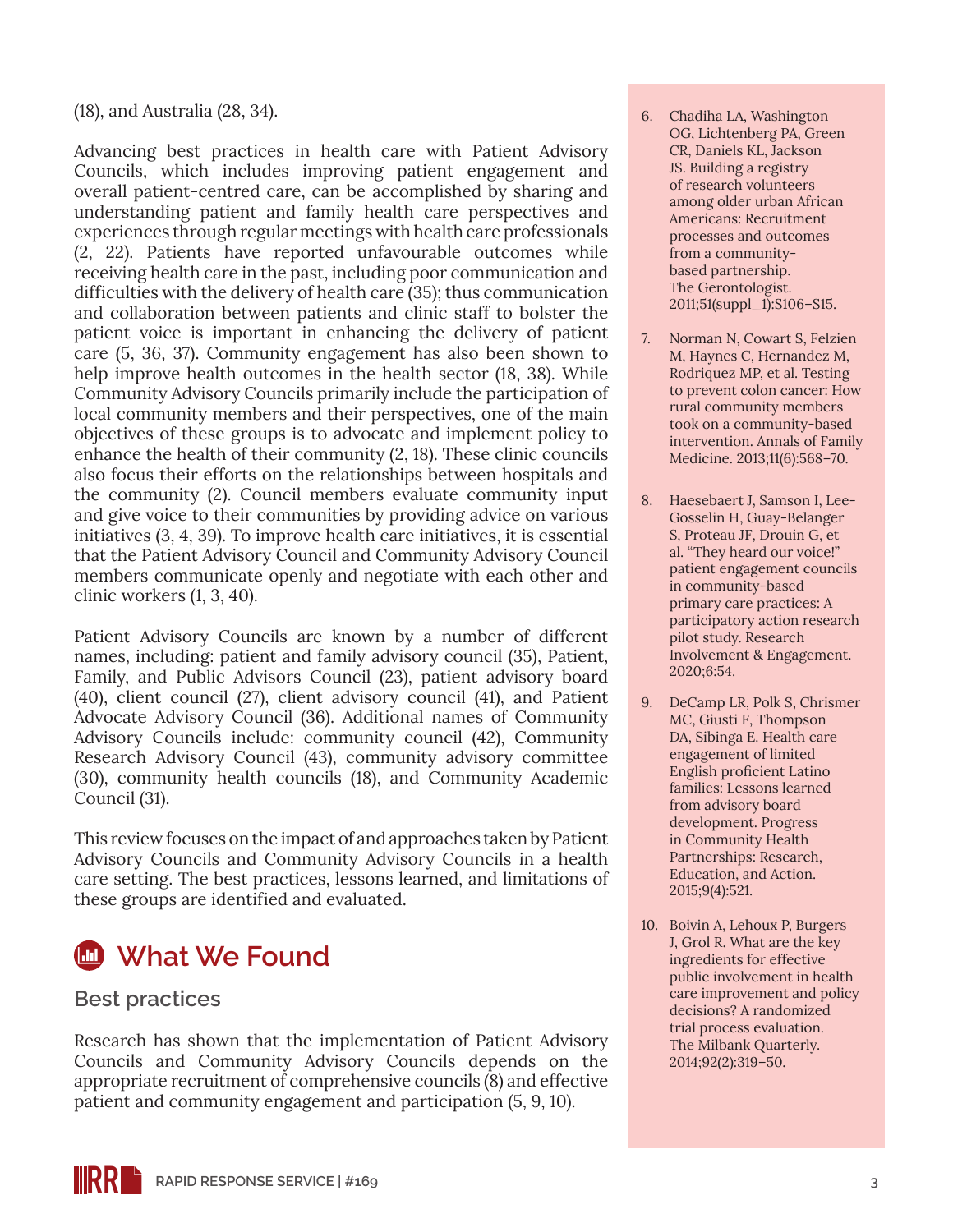#### *Recruitment strategies*

A Patient Advisory Council comprised of members that are representative of clinic patients can provide a platform for a broader, more diverse range of perspectives that may not have been considered (2, 9). Research has proposed several methods to successfully recruit a diverse group of patients, such as clinicpatient communication through emails and letters (2), clinic waiting room information booths (8), and invitations directly from health care providers (9). Passive recruitment of patients through the use of flyers, signs, and newsletters promoting Patient Advisory Councils has been conducted (2), though when the purpose is to recruit a more diverse population, this technique is avoided in favour of using direct communication between clinic staff and patients (9).

It is feasible to create a comprehensive Patient Advisory Council to benefit clinics and patient-care (8). One 2020 study conducted in Quebec City created two Patient Advisory Councils at two primary care practices that recruited patients, caregivers, clinicians, nurses, and managers, each council meeting six times in a one-year period to discuss and improve various clinic and patient care projects (8). Councils successfully collaborated and negotiated plans to improve patient-care and enhance the patient experience (8). However, the implementation of these plans was not reported in the published article (8). After the study period, the Patient Advisory Council members provided positive feedback on their experience (8). Overall, 66.7% of the patients believed the councils made an impact on clinic and patient care projects, and most members were satisfied with their participation on the council; on a scale from 1 to 10, the median was 8 (8).

One study published in 2011 discusses the use of health registries and community partnerships in Michigan to recruit marginalized populations in health research (6). To recruit older African Americans, a research volunteer registry for health research was developed with the assistance of a Community Advisory Board member and additional community outreach staff; researchers assessed how targeted community outreach activities were able to reach this population for the registry (6). Over a seven-year period, targeted community health education outreach programs increased the number of enrolees on the volunteer registry from 102 to 1,273 individuals (6). While this research did not concentrate on recruitment for a Community Advisory Board, the collaboration and communication conducted by Community Advisory Board members may assist in promoting and enhancing positive health outcomes through their contribution to community health-related research (6). Other studies have supported this evidence: researchers found that Community Advisory Councils help considerably in the recruitment of community members for community-based partnership research for marginalized populations (5, 6), and have enhanced the integrity and aided in the overall progress of these research projects (44, 45).

- 11. Harrison JD, Anderson WG, Fagan M, Robinson E, Schnipper J, Symczak G, et al. Patient and family advisory councils (PFACs): Identifying challenges and solutions to support engagement in research. The Patient: Patient-Centered Outcomes Research. 2018;11(4):413–23.
- 12. Abelson J, Eyles J, McLeod CB, Collins P, McMullan C, Forest P-G. Does deliberation make a difference? Results from a citizens panel study of health goals priority setting. Health Policy. 2003;66(1):95– 106.
- 13. Kakar R, Combs R, Ali N, Muvuka B, Porter J. Enhancing the design and utilization of asthma action plans through communitybased participatory research in an urban African American community. Patient Education & Counseling. 2021;104(2):276–81.
- 14. Sharma AE, Knox M, Peterson LE, Willard-Grace R, Grumbach K, Potter MB. How is family medicine engaging patients at the practicelevel?: A national sample of family physicians. Journal of the American Board of Family Medicine. 2018;31(5):733–42.
- 15. Crawford MJ, Aldridge T, Bhui K, Rutter D, Manley C, Weaver T, et al. User involvement in the planning and delivery of mental health services: A crosssectional survey of service users and providers. Acta Psychiatrica Scandinavica. 2003;107(6):410–4.
- 16. Sharma AE, Huang B, Knox M, Willard-Grace R, Potter MB. Patient engagement in community health center leadership: How does it happen? Journal of Community Health. 2018;43(6):1069–74.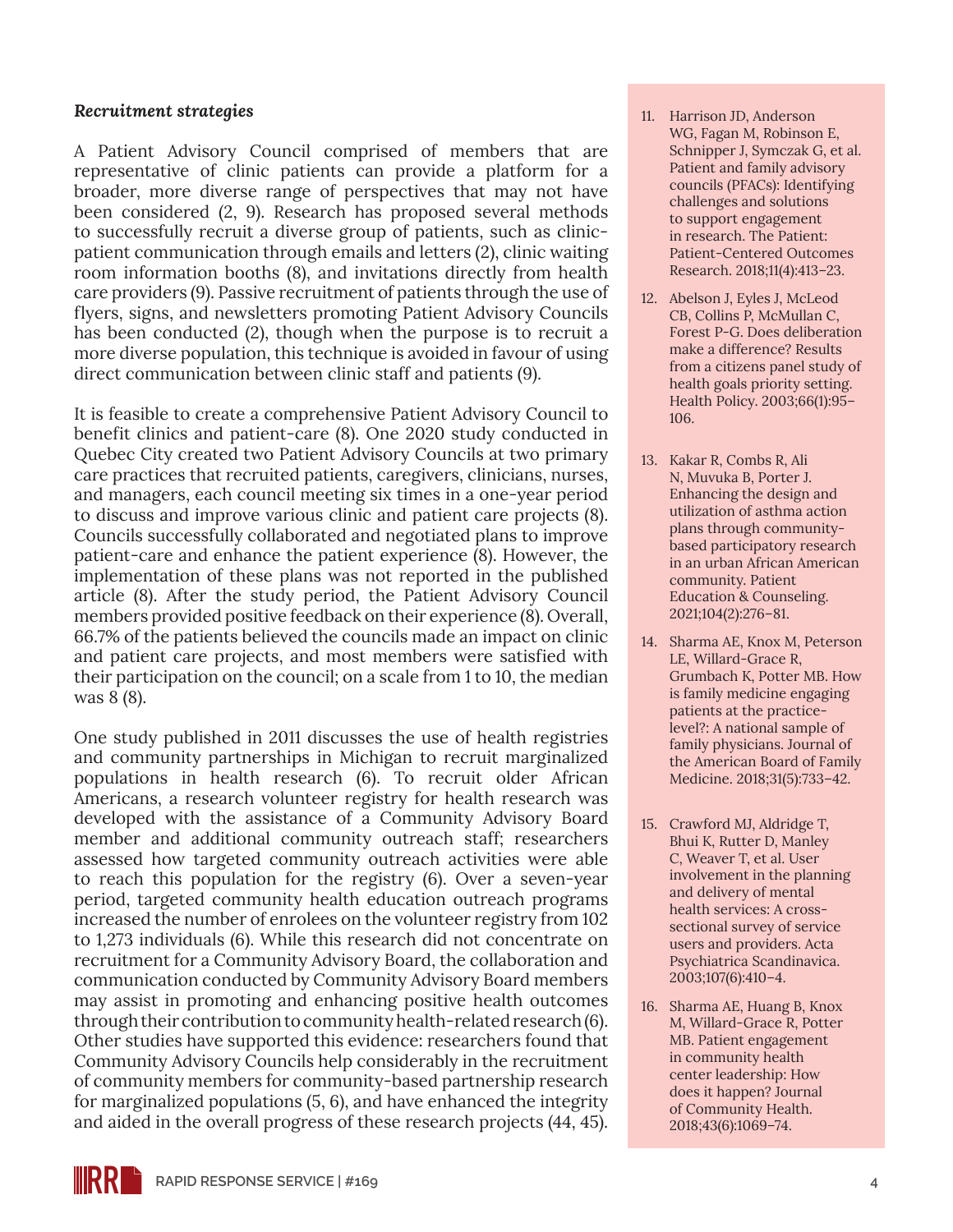#### *Promoting patient and community engagement*

Promoting patient engagement can have a positive impact on patient experiences and care by contributing to the quality of research at many different levels in the health care system (35), which can be improved using strategies discussed and implemented by Patient Advisory Councils and Community Advisory Councils (22, 46). Advice and strategies developed by the councils can be integrated into direct care, organizational design, and governance at the policymaking level in health care (5, 37, 47).

Engagement has shown to be critical in creating successful Patient Advisory Councils that produce successful interventions; for example, a study from 2016 describes how St. Alexius Medical Center in Illinois created a Patient and Family Advisory Council that developed many interventions to improve pain management delivery care (35). The strategies created by the Patient and Family Advisory Council over a one-year period were successful in improving pain management, where the engagement of council members was essential in the production of successful interventions (35). Developing expectations that council members serve as both advisors and decision-makers to improve the health of patients can also promote patient engagement (37).

Patient engagement can be improved with strategies carried out by Patient Advisory Councils. A 2019 systematic review evaluated the impact of Patient, Family, and Community Advisory Councils on health care systems, exploring various interventions used by the groups (5). The majority of studies were conducted in the U.S. (n=9), followed by Canada, Europe, and one study in India (5). Eighteen articles describing 16 studies were included in the review that examined different patient engagement strategies implemented at different levels of health care; overall, the review observed patient engagement at many levels of the health care system, finding that in-person deliberation was the most effective way to communicate with leadership in the health care community (5). While there are 16 studies observed in this systematic review, some examined groups that were not explicitly identified as Patient Advisory Councils (i.e., citizens panel, community health advisors) (5). Only studies that clearly observed Patient Advisory Councils from 2010 to present were considered and are listed immediately below (5).

**•** An observational study examined a Latino Family Advisory Board created at a pediatric health care practice that aided in the improvement of health care services and enhancement of patient engagement for low-income Latino families in the community (5, 9). Feedback from family members regarding community-based activities, clinic operations, and clinic-associated research projects and programs were communicated directly to the health care staff members on the Latino Family Advisory Board for two years (5, 9). This collaboration resulted in the distribution

- 17. Crawford MJ, Rutter D, Manley C, Weaver T, Bhui K, Fulop N, et al. Systematic review of involving patients in the planning and development of health care. British Medical Journal. 2002;325(7375):1263.
- 18. Gurung G, Derrett S, Gauld R. The role and functions of community health councils in New Zealand's health system: A document analysis. New Zealand Medical Journal. 2020;133(1510):70–82.
- 19. Government of Ontario. Patient And Family Advisory Council. 2022. Available from: [https://www.pas.gov.on.ca/](https://www.pas.gov.on.ca/Home/Agency/573) [Home/Agency/573](https://www.pas.gov.on.ca/Home/Agency/573) Accessed March 1, 2022.
- 20. Government of Canada. Patient and Family Advisory Committee. 2020. Available from: [https://www.canada.](https://www.canada.ca/en/department-national-defence/services/bases-support-units/cf-health-services-centre-ottawa/pfac.html) [ca/en/department-national](https://www.canada.ca/en/department-national-defence/services/bases-support-units/cf-health-services-centre-ottawa/pfac.html)[defence/services/bases](https://www.canada.ca/en/department-national-defence/services/bases-support-units/cf-health-services-centre-ottawa/pfac.html)[support-units/cf-health](https://www.canada.ca/en/department-national-defence/services/bases-support-units/cf-health-services-centre-ottawa/pfac.html)[services-centre-ottawa/pfac.](https://www.canada.ca/en/department-national-defence/services/bases-support-units/cf-health-services-centre-ottawa/pfac.html) [html](https://www.canada.ca/en/department-national-defence/services/bases-support-units/cf-health-services-centre-ottawa/pfac.html) Accessed March 1, 2022.
- 21. Health Quality Council of Alberta. HQCA Patient and Family Advisory Committee (PFAC) member role description. 2020. Available from: [https://hqca.ca/wp](https://hqca.ca/wp-content/uploads/2020/11/HQCA-Patient-and-Family-Advisory-Committee-Role-Description-Nov2020.pdf)[content/uploads/2020/11/](https://hqca.ca/wp-content/uploads/2020/11/HQCA-Patient-and-Family-Advisory-Committee-Role-Description-Nov2020.pdf) [HQCA-Patient-and-Family-](https://hqca.ca/wp-content/uploads/2020/11/HQCA-Patient-and-Family-Advisory-Committee-Role-Description-Nov2020.pdf)[Advisory-Committee-Role-](https://hqca.ca/wp-content/uploads/2020/11/HQCA-Patient-and-Family-Advisory-Committee-Role-Description-Nov2020.pdf)[Description-Nov2020.pdf](https://hqca.ca/wp-content/uploads/2020/11/HQCA-Patient-and-Family-Advisory-Committee-Role-Description-Nov2020.pdf) Accessed March 3, 2022.
- 22. Warren M, Leamon T, Hall A, Twells L, Street C, Stordy A, et al. The role of patient advisory councils in health research: Lessons from two provincial councils in Canada. Journal of Patient Experience. 2020;7(6):898–905.

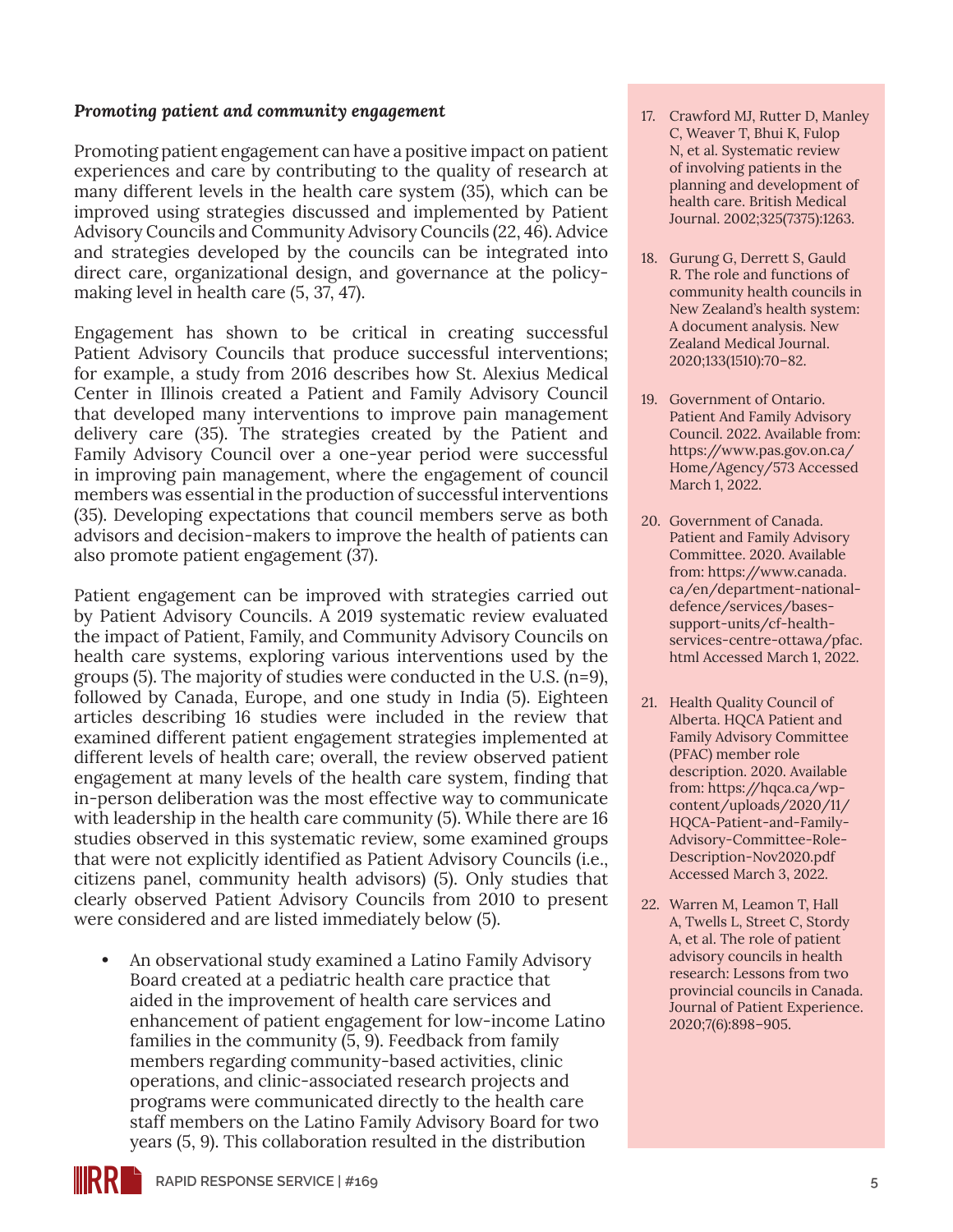of new educational materials and implementation of effective interventions in the clinic to improve the health care experience for Latino families in the community (5, 9). Members were satisfied with their contributions to the Latino Family Advisory Board, and patient engagement was maintained throughout the duration of the two-year study (5, 9).

- **•** A cluster randomized trial study published in 2014 analyzed a Patient and Family Advisory Council focused on policy-based interventions at six Health and Social Services Centers in Canada, with health care professionals and members of the public from these organizations participating in the council (5, 10). Patient and Family Advisory Council members were more effective and engaged with the council when: they had previously been patients and/or caregivers; they were involved in preparation meetings prior to convening with the Patient and Family Advisory Council; and they had access to community health data (5, 10). These strategies created an environment which enhanced the decision-making and implementation of health care policies in patient-care environments (5, 10).
- **•** A 2016 article described a patient-dominated voting panel in the U.S. made up of ten individuals with rheumatoid arthritis created to involve patients in the development of clinical practice guidelines (5, 48). This panel communicated directly with specialized staff and a physician to create recommendations for various clinical questions related to rheumatoid arthritis, and their recommendations were subsequently compared to guidelines created by a group of physicians provided with the same questions (5, 48). The patient-dominated panel created recommendations for 16 of 18 questions, citing a lack of data as the reason for not creating recommendations for all (5, 48). Of the 16 recommendations, 13 were similar to the physiciandominated panel (5, 48). Different perspectives were observed when assessing risk; for example, the patient panel voted for a more aggressive therapy to achieve a favourable outcome of "feeling normal" (5, 48). However, the physician panel's therapy recommended a lessaggressive treatment plan after considering that harmful long-term therapy outcomes may outweigh the benefits (5, 48). The study researchers highlight the importance of having engaged patients and health care providers working together, as both groups brought valuable perspectives and experience to policy-making in health care (5, 48).

Similar to the findings of the systematic review, studies published in recent years assessing interventions focused on improving patient engagement also had encouraging results. One study conducted

- 23. Health Quality Ontario. Health Quality Ontario's Patient, Family and Public Advisors Council. 2022. Available from: [https://www.hqontario.ca/](https://www.hqontario.ca/Patient-Partnering/Health-Quality-Ontarios-Patient-Family-and-Public-Advisors-Council) [Patient-Partnering/Health-](https://www.hqontario.ca/Patient-Partnering/Health-Quality-Ontarios-Patient-Family-and-Public-Advisors-Council)[Quality-Ontarios-Patient-](https://www.hqontario.ca/Patient-Partnering/Health-Quality-Ontarios-Patient-Family-and-Public-Advisors-Council)[Family-and-Public-Advisors-](https://www.hqontario.ca/Patient-Partnering/Health-Quality-Ontarios-Patient-Family-and-Public-Advisors-Council)[Council](https://www.hqontario.ca/Patient-Partnering/Health-Quality-Ontarios-Patient-Family-and-Public-Advisors-Council) Accessed March 1, 2022.
- 24. Newton WP, Atkinson H, Parker DL, Gwynne M. Bringing patients into the patient-centered medical home: Lessons learned in a large primary care practice. North Carolina Medical Journal. 2015;76(3):190–3.
- 25. Clovis Community Medical Centers. Patient and Family Advisory Council. 2022. Available from: [https://www.](https://www.communitymedical.org/for-patients-families/patient-and-family-advisory-council) [communitymedical.org/for](https://www.communitymedical.org/for-patients-families/patient-and-family-advisory-council)[patients-families/patient](https://www.communitymedical.org/for-patients-families/patient-and-family-advisory-council)[and-family-advisory-council](https://www.communitymedical.org/for-patients-families/patient-and-family-advisory-council) Accessed February 24, 2022.
- 26. Taylor J, Dekker S, Jurg D, Skandsen J, Grossman M, Marijnissen AK, et al. Making the patient voice heard in a research consortium: Experiences from an EU project (IMI-APPROACH). Research Involvement & Engagement. 2021;7(1):24.
- 27. van der Meide H, Olthuis G, Leget C. Patient participation in hospital care: How equal is the voice of the client council? Health Care Analysis. 2015;23(3):238–52.
- 28. McClean J, Trigger K. Not just tea and biscuits; the Gold Coast Primary Health Network process of designing, implementing and operating a Community Advisory Council. Australian Journal of Primary Health. 2017;23(6):504–8.

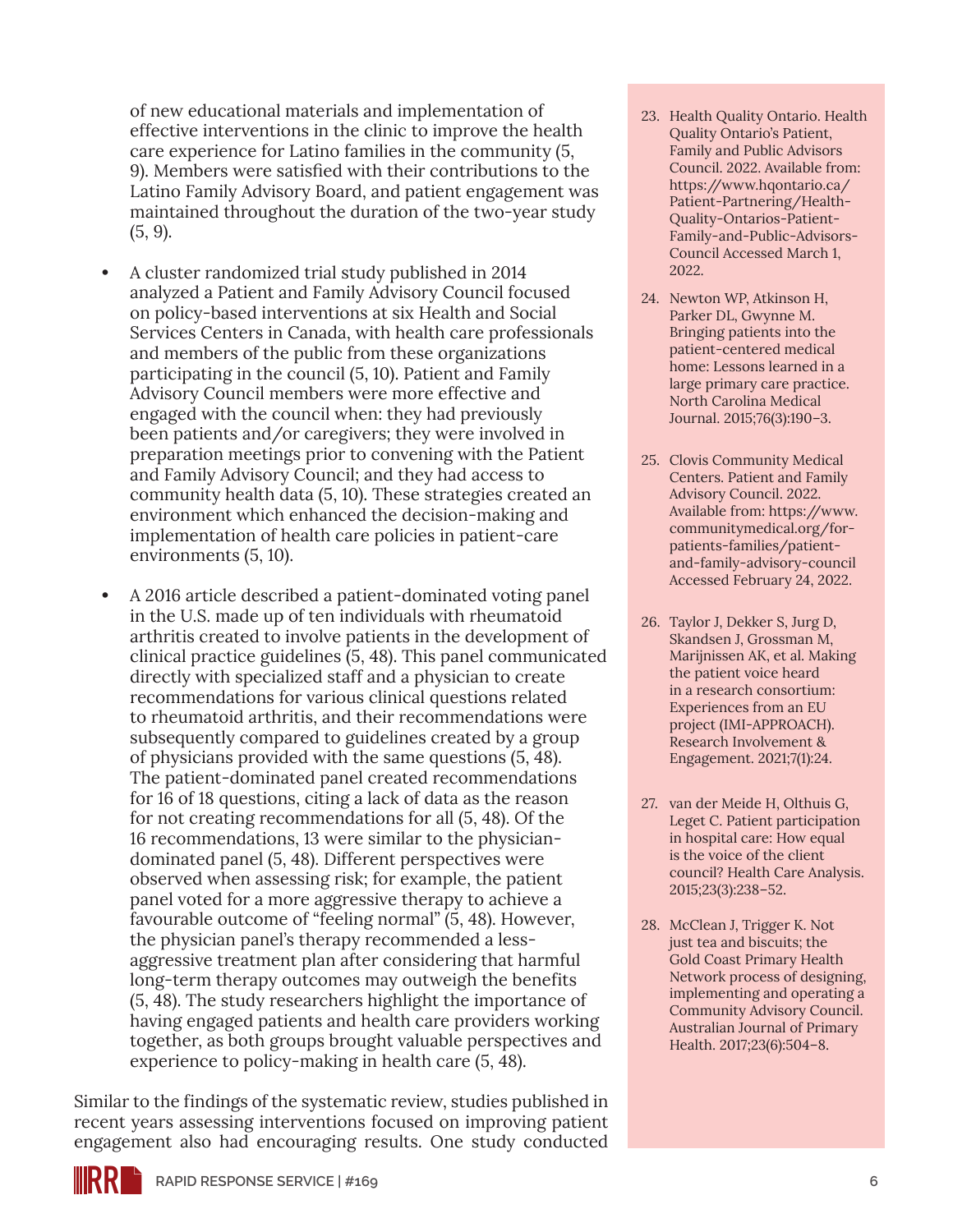from February to April 2017 in nine academic and communitybased medical centres across the U.S. explored patient engagement strategies and barriers within Patient Advisory Councils (11). The research team organized and evaluated focus groups and interviews to assess the experience of Patient and Family Advisory Council members, leaders, and researchers with the councils (11). One notable finding in the study was that creating a "sense of community" and allowing the council members to connect on a personal level was fundamental to enhancing patient engagement (11).

Educational bootcamps have also demonstrated the ability to enhance patient and community engagement. A Community Advisory Council established in 2003 in Colorado engaged in an intensive 6-month educational colon cancer prevention boot camp to inform development of an intervention to enhance colon cancer screening (7). Following this training, the Community Advisory Council members reported being fully engaged in developing their intervention, with researchers highlighting the importance of community engagement and how council members approached the project differently after having attended the boot camp (7, 46). Overall, Community Advisory Council members attending training on the topic that they were tackling as a group increased their engagement and participation in all aspects of the intervention (7, 46). A second study, published in 2021, explored the outcomes of Community Advisory Council members utilizing a Boot Camp Translation (BCT) program, a community-based participatory research technique that translates evidence-based guidelines for the community regarding a health topic (46), to explore factors and barriers associated with effective asthma care (13). Using this method, council members enhanced their knowledge of asthma control, engaged stakeholders, and implemented community-preferred interventions to improve asthma care and raise awareness of communication gaps between patients and health care providers (13). Overall, the Boot Camp Translation program increased patient and community engagement to create successful interventions to tackle health inequities among their community (13).

A 2017 study exploring community stakeholder engagement in a Community Advisory Board at the University of North Carolina emphasized how members benefitted from in-person meetings, especially in early stages of the formation of the council (3). Later on, the researchers found that the convenience of over-the-phone conference calls and individual communication with other board members maintained stakeholder engagement in the council (3). Similar to this study, a randomized study published in 2003 evaluated policy-based interventions developed by a citizen panel, which was made up of community organization representatives  $(5, 1)$ 12). Overall, community engagement was higher in settings where council topics were deliberated face-to-face as a collective group (5, 12). In comparison, mailed surveys, phone calls, and one-on-one meetings appeared to be less effective (5, 12).

- 29. LaFave SE, Wallace DJ, Grover R, Clark R, Marks S, Lacanienta C, et al. Building a pipeline of communityengaged researchers: How interdisciplinary translational research training programs can collaborate with their Community Research Advisory Councils. Journal Of Clinical And Translational Science. 2021;5(1):e156.
- 30. Morales CT, Muzquiz LI, Howlett K, Azure B, Bodnar B, Finley V, et al. Partnership with the confederated Salish and Kootenai tribes: Establishing an advisory committee for pharmacogenetic research. Progress in Community Health Partnerships. 2016;10(2):173– 83.
- 31. Vargas R, Maxwell AE, Lucas-Wright A, Bazargan M, Barlett C, Jones F, et al. A community partnered-participatory research approach to reduce cancer disparities in South Los Angeles. Progress in Community Health Partnerships. 2014;8(4):471–6.
- 32. Bull J, Hudson A. Research governance in NunatuKavut: Engagement, expectations and evolution. International Journal of Circumpolar Health. 2019;78(2):1556558.
- 33. Sanchez V, Andrews ML, Carrillo C, Hale R. New Mexico community health councils: Documenting contributions to systems changes. Progress in Community Health Partnerships. 2015;9(4):471–81.
- 34. Iyengar S, Glenwright A, Brennan H, Ulikpan A, Parekh S. Clinical and community advisory councils in primary health networks: From consultation to collaboration for action. Australian Journal of Rural Health. 2018;26(3):225–6.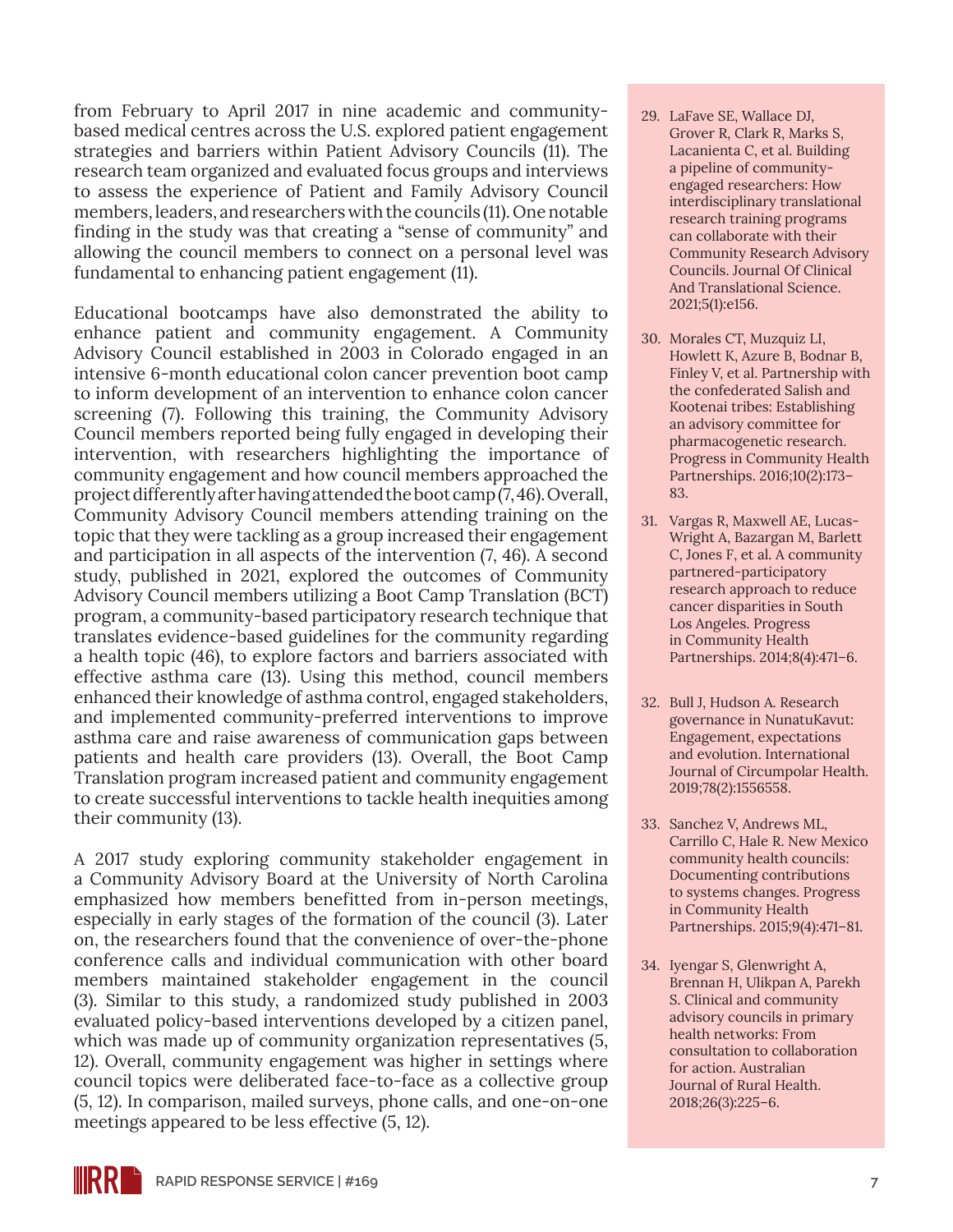### **Lessons learned**

A previously mentioned study evaluating a Latino Family Advisory Board in the U.S. highlighted how the participation of low-income Latino families in the council helped counter discrimination experienced in health care (5, 9). Incentives, such as meals and childcare during the meeting, increased and sustained the engagement and participation of Patient Advisory Council members (9). Other studies echo these findings: financial compensation can support patient participation and/or reward Patient Advisory Council members for their time and contributions, which may alleviate barriers—such as childcare and transportation—that restrict patients from volunteering in these councils (2, 14). However, it may not always be feasible for a clinic council to provide these incentives (9).

Building Patient Advisory Councils and Community Advisory Councils with adequate representation and developing engaging relationships with local community leaders are valuable lessons learned by researchers looking to create or improve these groups (8, 49). Appropriate representation is required to tackle health inequities when utilizing Patient Advisory Councils and Community Advisory Councils to promote patient engagement (3, 8). Patient engagement strategies catered to groups of people with higher education and increased social advantages target only a subset of the affected population, therefore would not be inclusive and comprehensive (8). Proper recruitment methods have the potential to create representative councils, and studies have highlighted that this can be accomplished with waiting room information booths (8) and direct communication with health care providers (9). Literature has suggested that local leaders are in a position to aid in developing interventions with a Community Advisory Council as they are often well-informed of their community's social and political atmosphere (49-52).

In addition, one study published in 2017 found that it took six months to one year for all members of their Community Advisory Board to feel as if their voice was being heard (3). The importance of individuals personally connecting with their fellow board members assisted them in feeling that their voice was valued (3). This finding was also reflected in a 2018 study with Patient and Family Advisory Councils: the research suggested members were more engaged with the council when they had personal connections with other Patient and Family Advisory Council members (11).

### **Limitations**

A number of limitations have been identified with the development and evaluation of Patient Advisory Councils and Community Advisory Councils. Many studies identified time as a primary problem; a previously mentioned study discussing the engagement of Patient

- 35. Bookout ML, Staffileno BA, Budzinsky CM. Partnering with a patient and family advisory council to improve patient care experiences with pain management. Journal of Nursing Administration. 2016;46(4):181–6.
- 36. Selig W, Banks I, Davis A, DeCotiis G, Hohman R, Schlager L. Incorporating patient advocates in oncology clinical development: Lessons learned from a novel pilot program. Therapeutic Innovation & Regulatory Science. 2019;53(3):349–53.
- 37. Carman KL, Dardess P, Maurer M, Sofaer S, Adams K, Bechtel C, et al. Patient and family engagement: A framework for understanding the elements and developing interventions and policies. Health Affairs. 2013;32(2):223–31.
- 38. Health Quality & Safety Commission New Zealand. Engaging with consumers: A guide for district health boards. 2015. Available from: [http://sms.myexperience.](http://sms.myexperience.health.nz/assets/Consumer-Engagement/Publications/DHB-guide/engaging-with-consumers-3-Jul-2015.pdf) [health.nz/assets/Consumer-](http://sms.myexperience.health.nz/assets/Consumer-Engagement/Publications/DHB-guide/engaging-with-consumers-3-Jul-2015.pdf)[Engagement/Publications/](http://sms.myexperience.health.nz/assets/Consumer-Engagement/Publications/DHB-guide/engaging-with-consumers-3-Jul-2015.pdf) [DHB-guide/engaging-with](http://sms.myexperience.health.nz/assets/Consumer-Engagement/Publications/DHB-guide/engaging-with-consumers-3-Jul-2015.pdf)[consumers-3-Jul-2015.pdf](http://sms.myexperience.health.nz/assets/Consumer-Engagement/Publications/DHB-guide/engaging-with-consumers-3-Jul-2015.pdf) Accessed March 7, 2022.
- 39. Westfall JM, Zittleman L, Felzien M, Ringel M, Lakin A, Nease D, et al. Institutional review board training when patients and community members are engaged as researchers. Family Practice. 2017;34(3):301–4.
- 40. Ho EY, Agne RR, Santana T, Thompson N, McClendon G, Ng E, et al. A communication perspective on what patient advisory boards do: Actionimplicative discourse analysis and negotiating advice. Journal of General Internal Medicine. 2021;30:30.

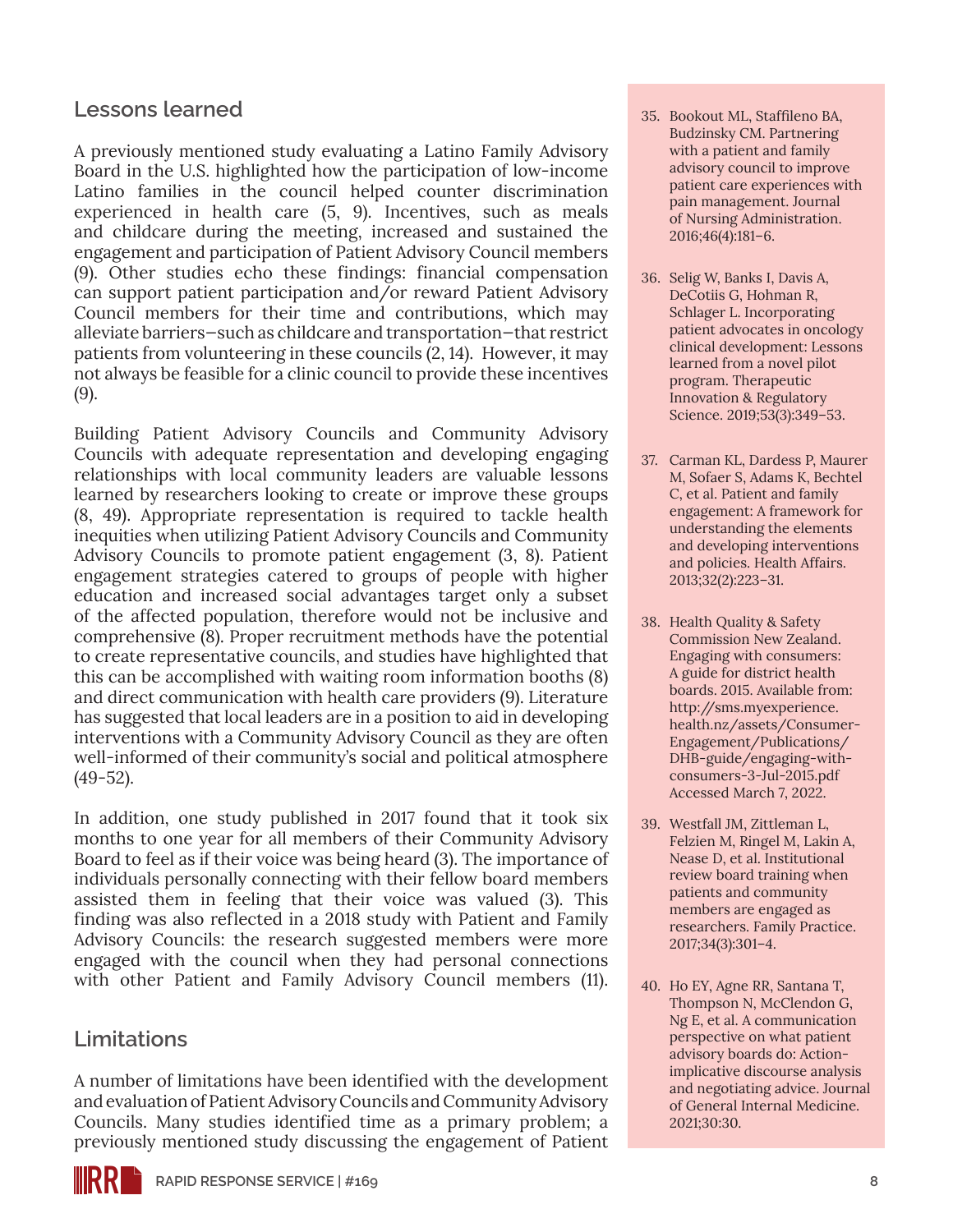Advisory Council members in Canada highlighted that member participation was limited due to the time constraints faced by the group (8). Another study published in 2014 indicated how groups took a long time to reach a consensus on various decisions, stretching the amount of time needed to tackle all projects (10). It also takes a great deal of time for councils to complete projects, as recruiting patients, attending meetings, and developing interventions takes a considerable amount of time and other resources (1, 15).

A 2014 study in the Netherlands investigated the voices of older patients in a Dutch hospital (27). Interestingly, every health care institution in the Netherlands is obliged to have a client council and its rights are legally established (27). Despite comprising a large portion of the hospital population, the voices and concerns of older patients are often given little attention (27). The study examined client councils and patient participation in hospital care and raised the issue that members are not familiar enough with hospital operations and are taking a more passive role due to the busy nature of the council (27). The researchers observed that older voices do not have a clear impact on the activities in the client councils, expressing that "[w]hen equality is associated with sameness, people are only treated as equal when they resemble the powerful" (27). Understanding the equality of outcome, in which all individuals are seen as equals on the basis of being a care receiver rather than on the basis of rights, may help improve the practice of the client council (27). Client council members in the study describe other time constraints: for example, the hospital Board of Directors provided the council with late proposals on multiple occasions. This resulted in members being unable to adequately inspect documents and feeling as if their only choice was to accept the proposals presented to them (27). Splitting up tasks among client council members may help the council take a more direct role and increase involvement (27). Finally, this study suggests that well-educated individuals with similar perspectives as health care providers are attracted to participate in the client council (27). Council members strongly agree with each other, and differences in perspectives between council members are suppressed (27). Despite the useful recruitment strategies available for creating representative Patient Advisory Councils and Community Advisory Councils (5, 6, 8), underrepresentation of patients and communities remains prevalent (16, 53).

Other research has found that members of both Patient Advisory Council and Community Advisory Council are unsure if their contributions are having a positive impact on the delivery of patient care (1, 18, 34). A common challenge is that council members do not typically conduct research related to the topics discussed during the meetings with health care professionals, and it is not mandatory for researchers and health care workers to follow the advice provided by councils related to patient experiences (40).

- 41. van de Bovenkamp HM, Vollaard H. Representative claims in healthcare: Identifying the variety in patient representation. Journal of Bioethical Inquiry. 2018;15(3):359–68.
- 42. Mendel P, O'Hora J, Zhang L, Stockdale S, Dixon EL, Gilmore J, et al. Engaging community networks to improve depression services: A cluster-randomized trial of a community engagement and planning intervention. Community Mental Health Journal. 2021;57(3):457–69.
- 43. Purnell TS, Lynch TJ, Bone L, Segal JB, Evans C, Longo DR, et al. Perceived barriers and potential strategies to improve self-management among adults with Type 2 diabetes: A community-engaged research approach. The Patient: Patient-Centered Outcomes Research. 2016;9(4):349–58.
- 44. Burns D, Soward AC, Skelly AH, Leeman J, Carlson J. Effective recruitment and retention strategies for older members of rural minorities. The Diabetes Educator. 2008;34(6):1045–52.
- 45. Areán PA, Alvidrez J, Nery R, Estes C, Linkins K. Recruitment and retention of older minorities in mental health services research. The Gerontologist. 2003;43(1):36– 44.
- 46. Norman N, Bennett C, Cowart S, Felzien M, Flores M, Flores R, et al. Boot camp translation: A method for building a community of solution. Journal of the American Board of Family Medicine. 2013;26(3):254–63.